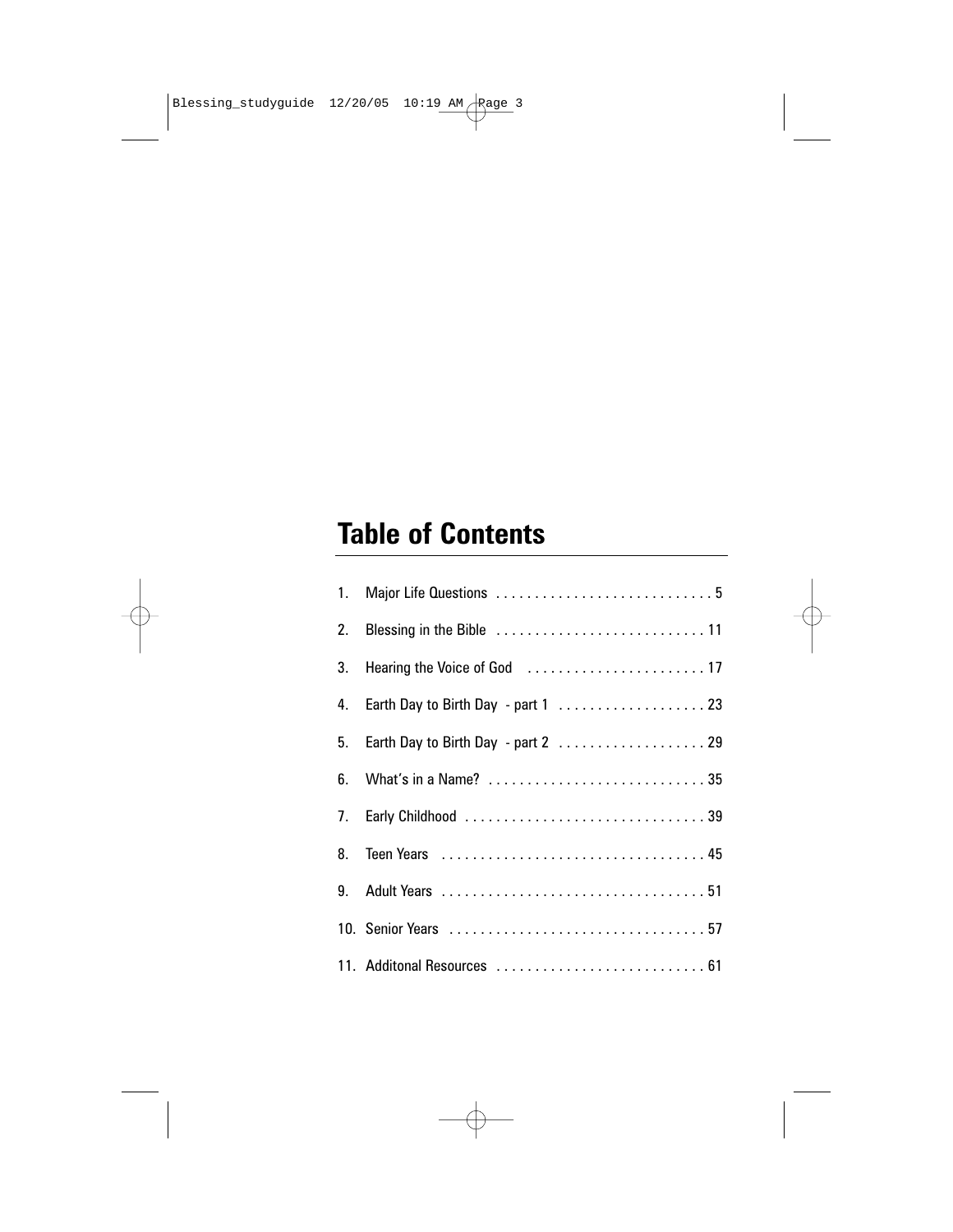#### SESSION 1

# **Major Life Questions** *Answers you need at every Stage of Life*

Blessed be the God and Father of our Lord Jesus Christ who has blessed us with every spiritual blessing in the heavenly places in Christ. EPHESIANS 1:3 NASB

How do we know if we have been sufficiently blessed? The Major Life Questions help you determine the divine deposit needed in your life at each stage of development in order to reach the destiny God has designed for you.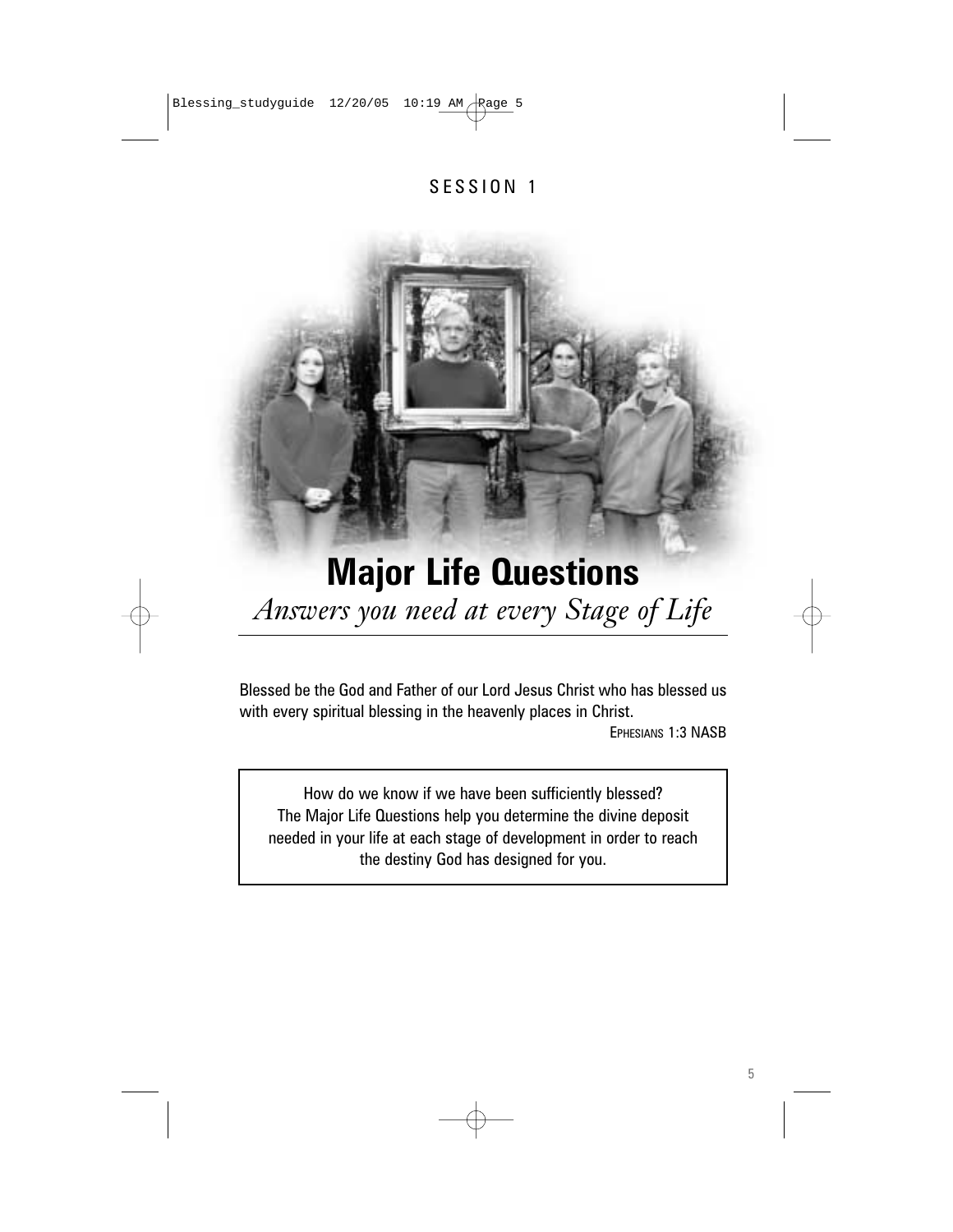#### **Goal #1**

To understand what Blessing is and the POWER it has for our lives today.

#### **Goal #2**

To Identify and Recover some of the missed blessings in my own life.

### **Goal #3**

To Learn How to Bless others.

### **7 Times when we Need Blessing:**

- 1. Conception
- 2. Pregnancy
- 3. Birth
- 4. Early Childhood
- 5. Teen Years
- 6. Adulthood
- 7. Senior Years

–Adapted from The Ancient Paths, pg.69 (See Additional Resources)

- Q. Isn't it all "under the blood?"
- A. Sometimes it's only "under the cork." (Craig Hill)
- Q. Can't we just forget what lies behind?
- A. We can forget what lies behind, (the event) but we can't ignore what lies beneath (the pain).

"Esau said to his father 'Do you have only one blessing'? Bless me too, my father! Then Esau wept aloud."

Genesis 27:38 NIV

### GRAPHICS NOTES & QUOTES

- ❖ You cannot give what you haven't received – make it your goal to recover YOUR missed blessings before attempting to bless others.
- ❖ "Everyone is looking for Significance and Security." –Larry Crabb
- ❖ Each of the seven stages of Blessing are 'border crossings' in life – at every stage we must answer certain life questions in order to successfully transition to the next phase of our journey.

### **Major Life Questions**

- *Am I welcome in this world?*
- *Where is there a safe place for me in this world?*
- *Will my needs be met in this world?*
- *Who can I trust in this world?*
- *Do I have what it takes to make it in this world?*
- *What am I called to do in this world?*
- *Who will share my journey in this world?*
- *Am I still needed in this world?*
- ❖ The Major Life Questions arise at the corresponding stages of blessing and stay with us until they are answered – unanswered questions can 'drain' our emotional energy.
- ❖ Major Life Questions are not answered in a moment or through a single event but through a variety of means over a period of time.
- ❖ Sometimes when we have a significant change in our life we need to go back and re-affirm the answers to one or more of the Major Life Questions.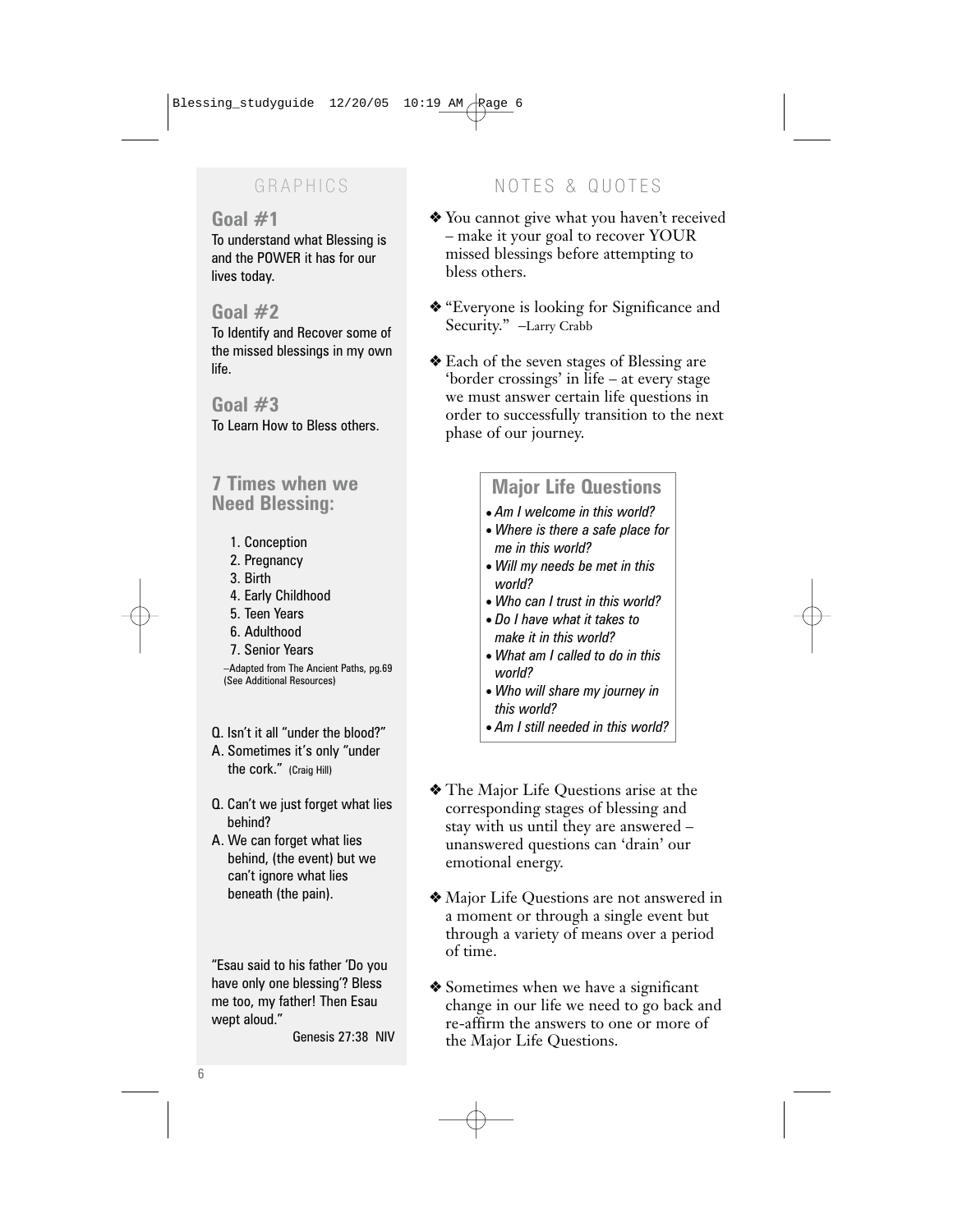### MY NOTES GOING DEEPER

Which of the Major Life Questions (up to your current stage of life) have not yet been answered for you?

Which of the Major Life Questions have been answered well in your life? How were they answered for you and by whom?

Esau knew he needed his father's blessing – how important is blessing in families today?

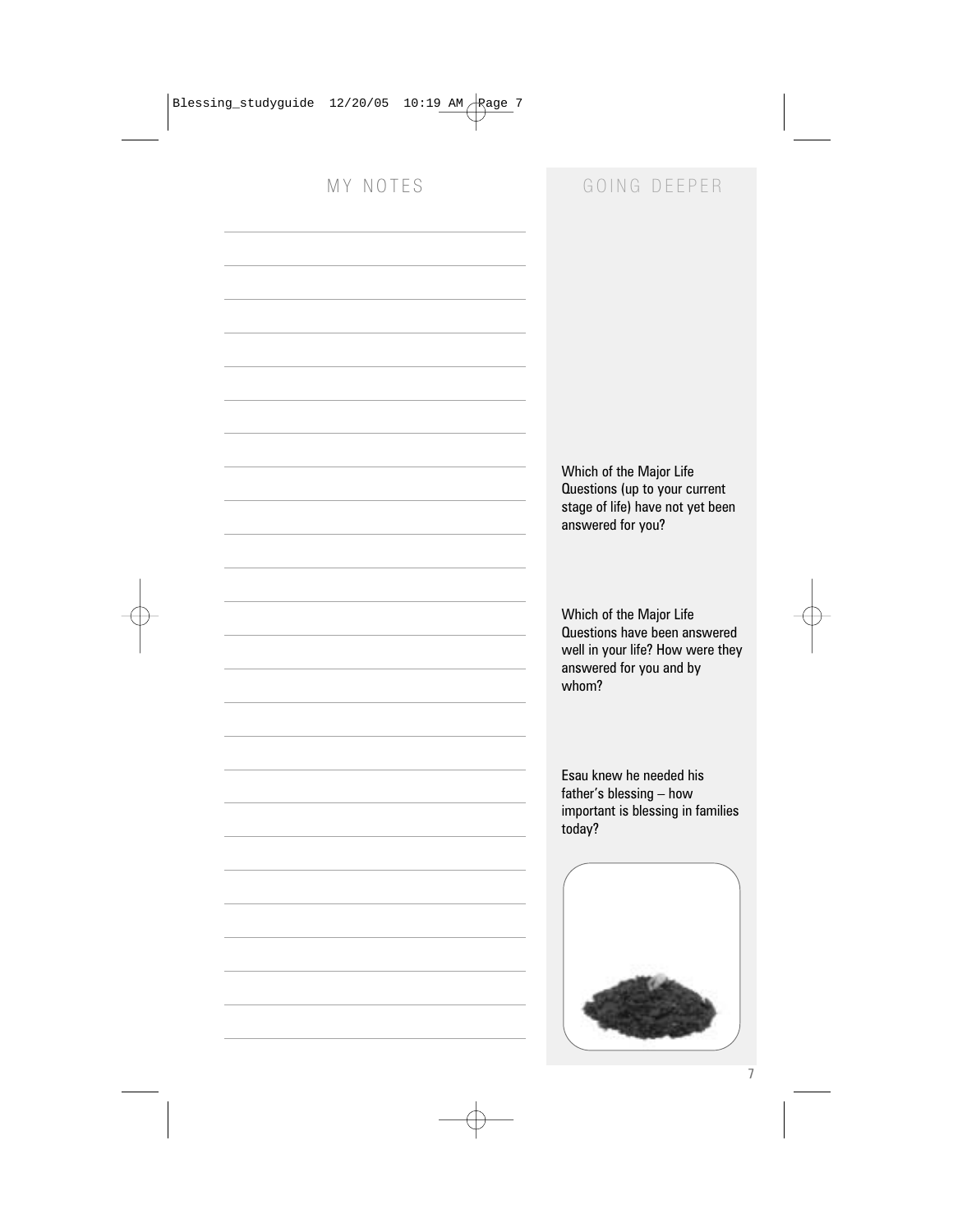### **The walls of a city:**

Proverbs 25:28 – broken walls of self-control.

#### Nehemiah 1:3

- remnant in distress without walls.
- Psalm 80:12
- fruit stolen when hedges broken.

#### **Three Behavior Patterns without Blessing:**

- 1. Agreement accept rejection.
- 2. Aggression return rejection.
- 3. Compensation eliminate rejection.

#### **How Does Blessing Work?**

Words say it. Deeds show it. Ceremonies seal it.

*"Blessing and Honor and Glory and Power be to Him who sits on the throne."* Rev 5:13 NKJV

### **Five Elements of a Blessing:**

- Meaningful Touch.
- Spoken Message.
- Attaching a High Value.
- Picturing a Special Future.
- An Active Commitment.

–Smalley & Trent, The Blessing, pg.27 (See Additional Resources)

### GRAPHICS NOTES & QUOTES

- ❖ We cannot change the *events* of the past, but we can change the *effects* those events have had upon us.
- ❖ Each of us follows a 'life script', behaving according to what we believe about ourselves, others and God.
- ❖ Some blessings are rewards for obedience. The blessings we refer to are *gifts* from God – spiritual resources that become essential affirmations for your identity and destiny.
- ❖ Blessing builds a protective wall of truth around us keeping out the lies of the enemy so that we can live productive and peaceful lives.
- ❖ When blessing is missing, we work to get the blessing rather than fulfil our destiny.
- ❖ God designed you to be blessed. And if you were *designed* to be blessed, you *deserve* to be blessed – at every stage of life!
- ❖ Blessing is the 'divine delivery vehicle' that delivers Heaven's resources into your life.
- ❖ People to whom you grant a 'security pass' to your heart also have the ability to deliver a blessing to the 'door of your life.'
- ❖ Blessing is not merely a heartfelt wish it is impartation from Heaven.
- ❖ Blessing and Honor go together give one and you receive the other.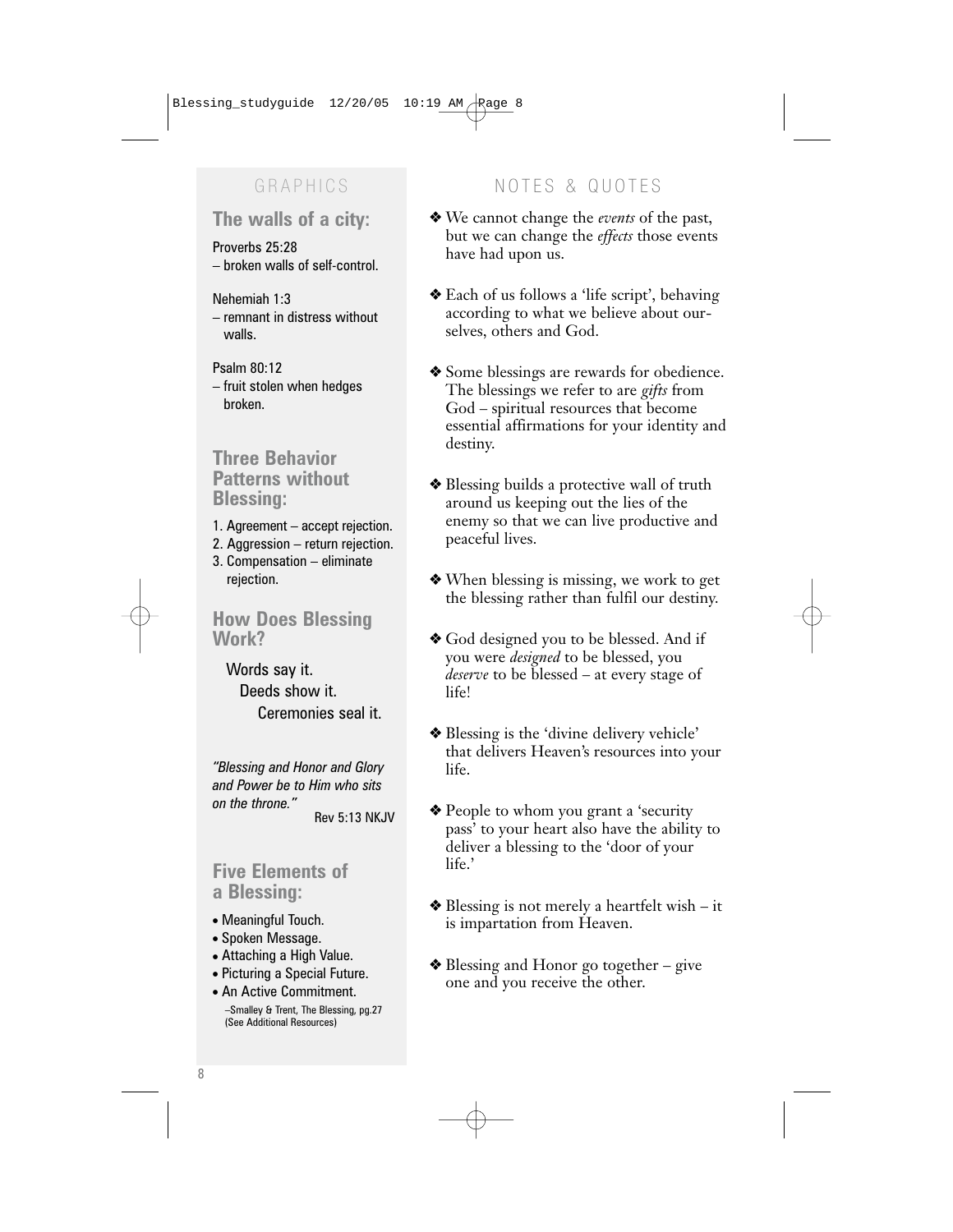### MY NOTES GOING DEEPER

Read Proverbs 25:28 and Nehemiah 1:3 How well was the 'wall of blessing' built around your life as you were growing up?

What is the difference between the blessing given in Genesis 1:28 and the blessings promised in Deut. 28 and Matt. 5?

Read Ephesians 1:3. If you could ask for any spiritual blessing to be delivered from Heaven's warehouse into your life, what would it be?

Read Rev. 5:13. Who will one day declare 'blessing and honor' around the throne of God?

Can you describe one occasion when you received a blessing from someone? How did it affect you?

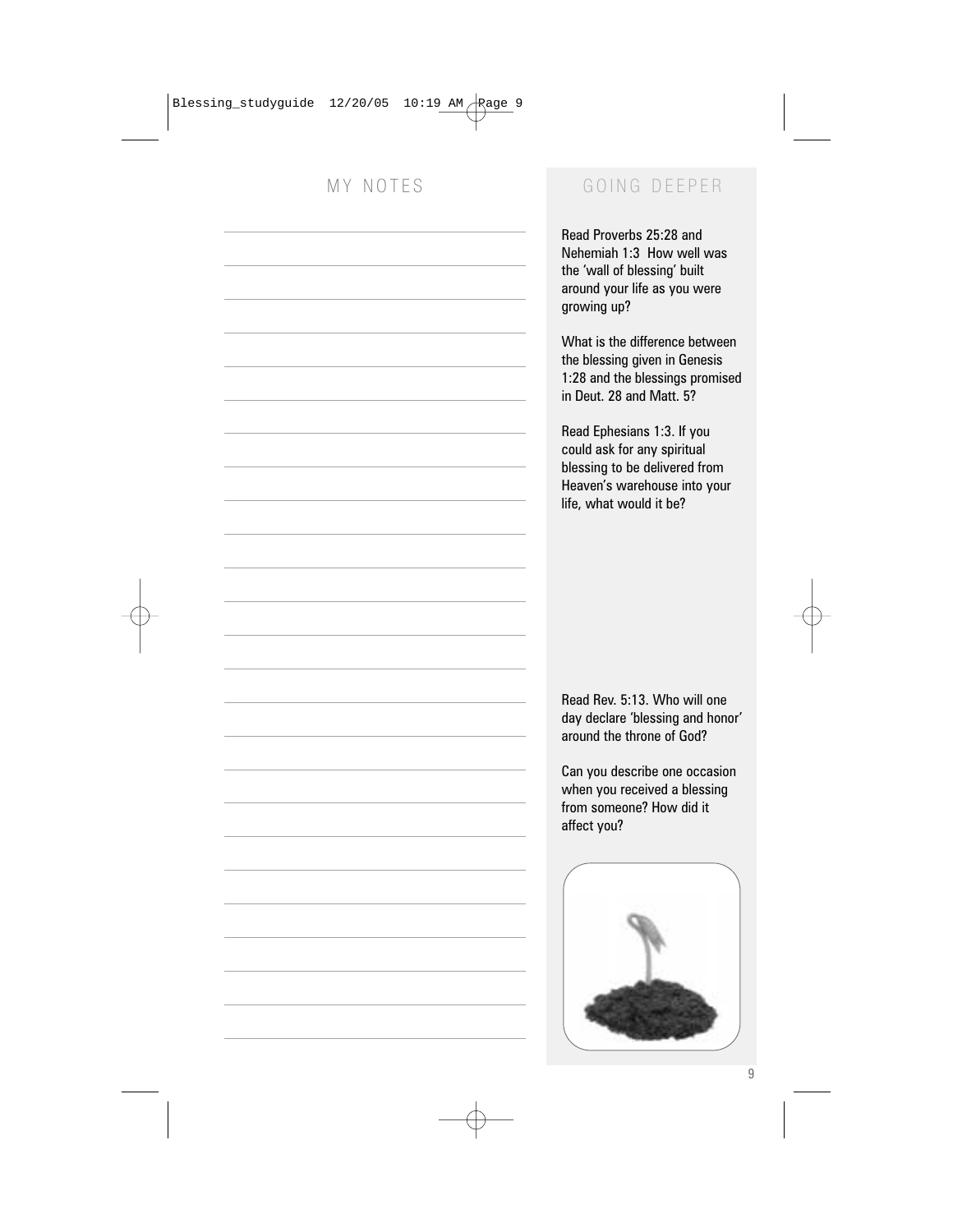## **We Bless You**

#### **We bless your journey to wholeness**

May you believe and receive every blessing God has promised for your life.

#### **We bless your personal relationships**

May your family and friendships be free from the pain of past events.

#### **We bless your relationship with God**

May you be free from all misconceptions and false traditions about the nature of God.

May you learn to let Him love you as a kind, wise and benevolent Father.

May you be filled with His Holy Spirit and become a faithful follower of Jesus Christ.

#### **We bless your spiritual disciplines**

May you become passionately devoted to the pursuit of God's purposes for your life.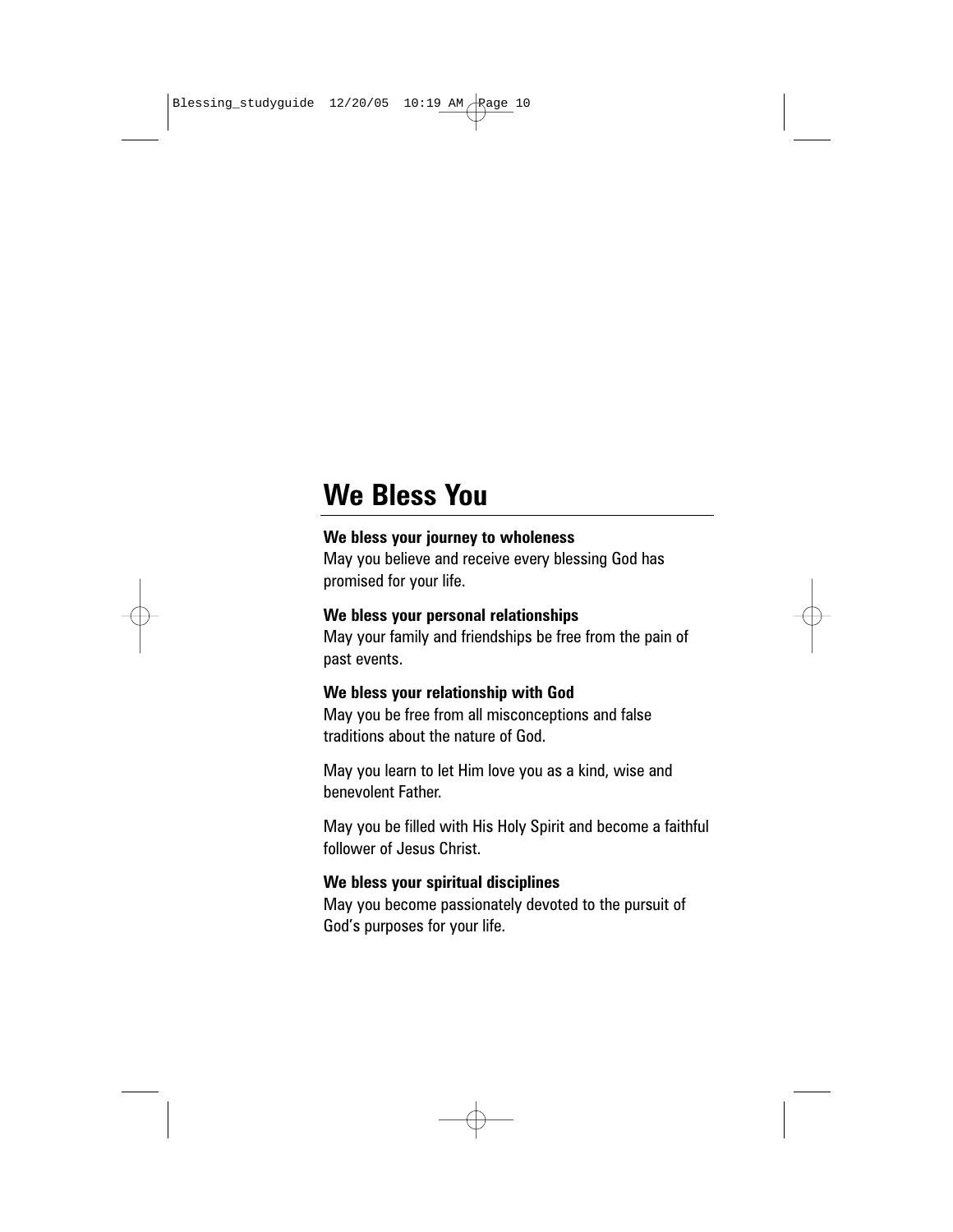### **Additional Resources**

**The Family Blessing**, by Rolf Garborg White Stone Books, Lakeland Florida, USA. www.whitestonebooks.com

**The Ancient Paths,** by Craig Hill Family Foundations Publishing, Littleton Colorado, USA. www.familyfoundations.com

**Moods,** by Dr. Grant Mullen This and other resources available at: www.drgrantmullen.com

**The Blessing,** by Gary Smalley & John Trent Pocket Books, New York , N.Y., USA www.SimonSays.com

**The Name Book,** by Dorothy Astoria, 1997 Bethany House Publishers.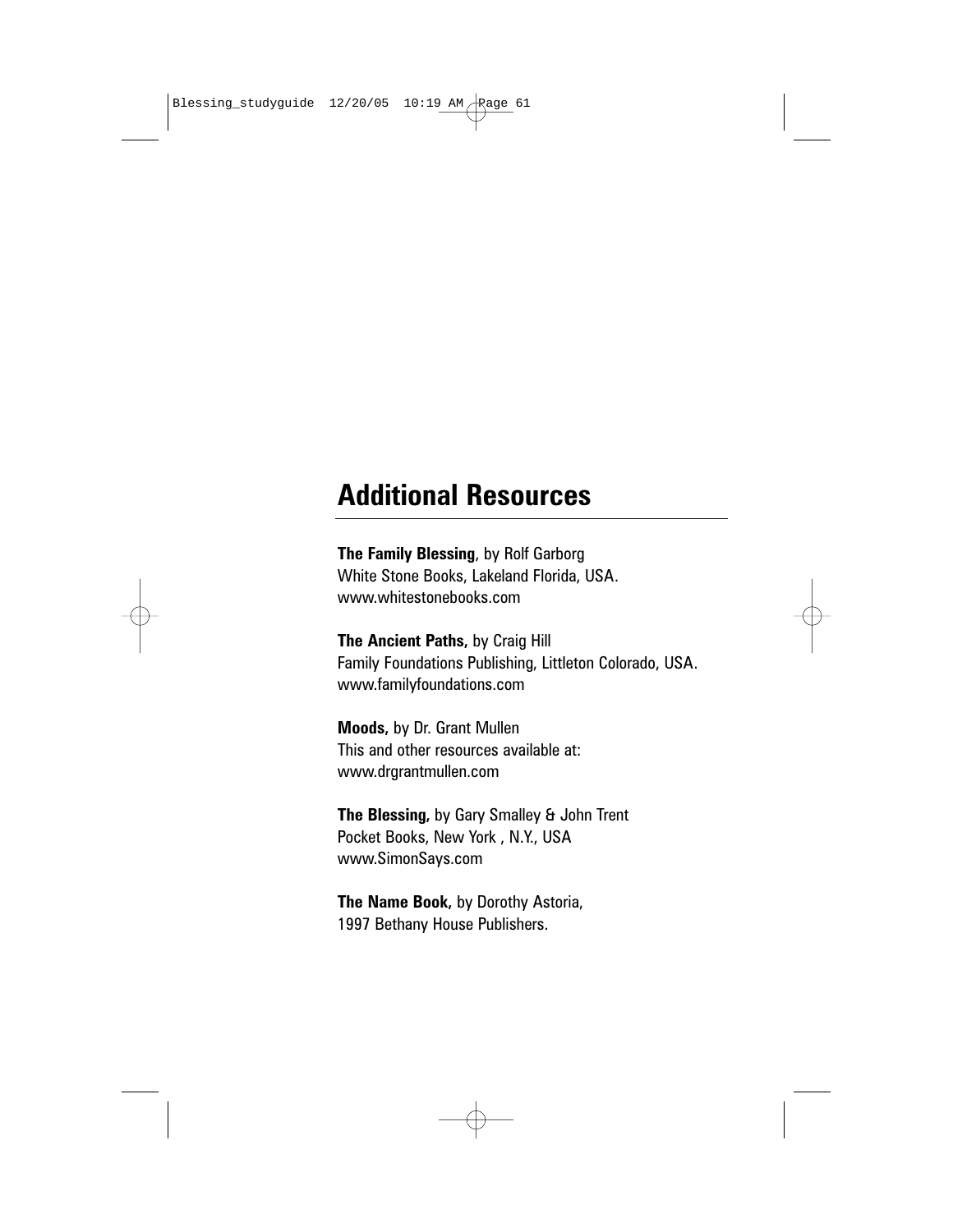# **Getting to Know Each Other**

Group Discussion Questions

- $\bigcirc$ Q. How many houses did you live in when you were growing up, before you left your parents' (or guardians') home?
- $\bigcirc$ Q. Which was your favorite house and why? Or where was your favorite place in one of those homes?
- $\bigcirc$ Q. What's one humorous or memorable moment from your favourite house?
- $\bigcirc$ Q. Select one or two of the following which describes your home when growing up:
	- ❑ Little House on the Prairie (very loving)
	- ❑ School House (educational always challenged to learn)
	- ❑ Fun-House (lots of laughs)
	- ❑ Farm House (all work and no play)
	- ❑ House of Prayer (very religious)
	- ❑ Doll House (looked good, but there was a lot of pretending)

\_\_\_\_\_\_\_\_\_\_\_\_\_\_\_\_\_\_\_\_\_\_\_\_\_\_\_\_\_\_\_\_\_\_\_\_\_\_\_\_\_\_\_\_\_\_\_\_\_\_\_\_\_ \_\_\_\_\_\_\_\_\_\_\_\_\_\_\_\_\_\_\_\_\_\_\_\_\_\_\_\_\_\_\_\_\_\_\_\_\_\_\_\_\_\_\_\_\_\_\_\_\_\_\_\_\_ \_\_\_\_\_\_\_\_\_\_\_\_\_\_\_\_\_\_\_\_\_\_\_\_\_\_\_\_\_\_\_\_\_\_\_\_\_\_\_\_\_\_\_\_\_\_\_\_\_\_\_\_\_ \_\_\_\_\_\_\_\_\_\_\_\_\_\_\_\_\_\_\_\_\_\_\_\_\_\_\_\_\_\_\_\_\_\_\_\_\_\_\_\_\_\_\_\_\_\_\_\_\_\_\_\_\_ \_\_\_\_\_\_\_\_\_\_\_\_\_\_\_\_\_\_\_\_\_\_\_\_\_\_\_\_\_\_\_\_\_\_\_\_\_\_\_\_\_\_\_\_\_\_\_\_\_\_\_\_\_

- ❑ Haunted House (pretty scary place at times)
- ❑ House of the Rising Sun (deep dark secrets... )
- $\Box$  Other

*Describe it:* \_\_\_\_\_\_\_\_\_\_\_\_\_\_\_\_\_\_\_\_\_\_\_\_\_\_\_\_\_\_\_\_\_\_\_\_\_\_\_\_\_\_\_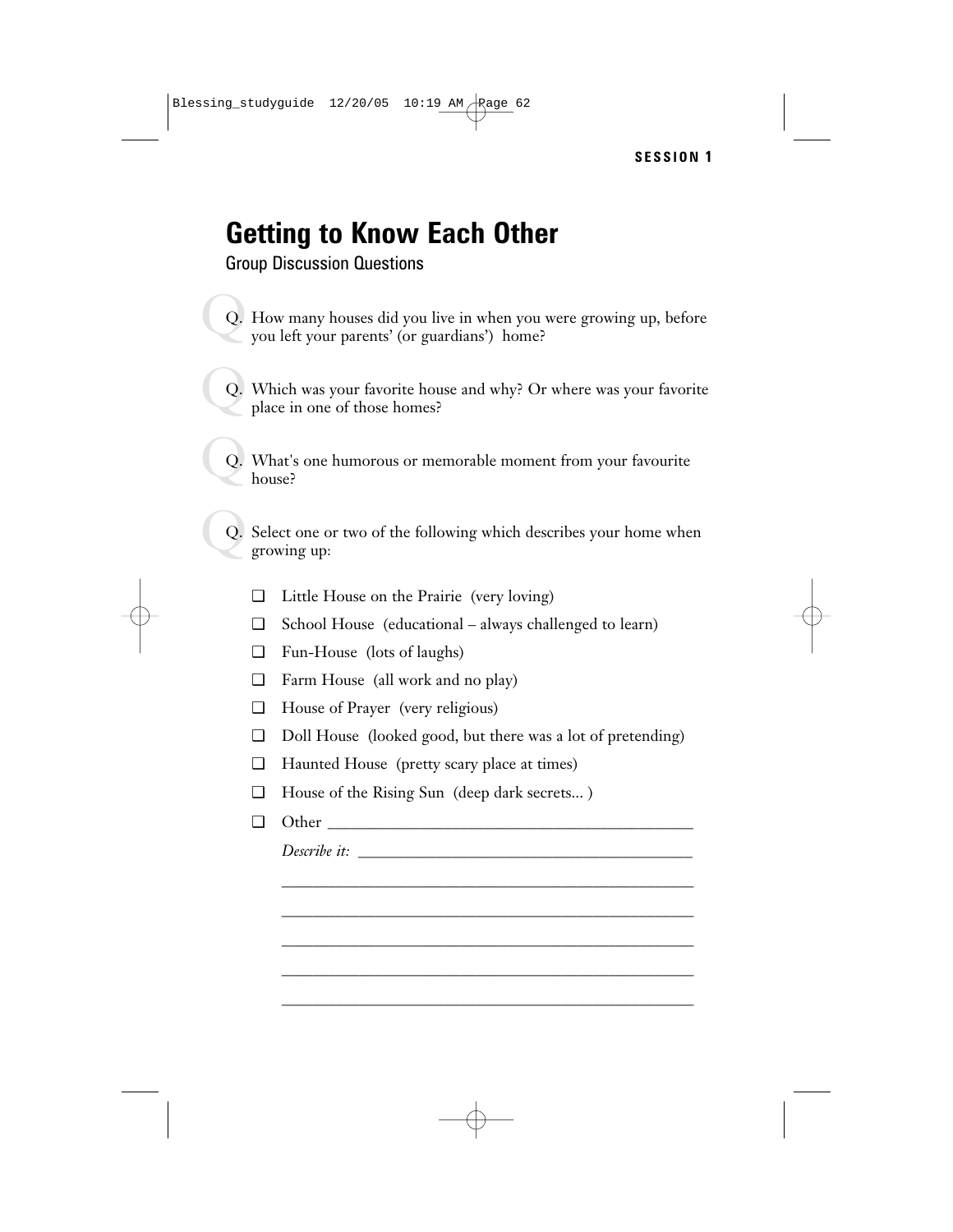### **How To Craft a Blessing for Someone You Know**

A Blessing has the ability to convey God's favor upon a person when it is crafted with understanding and received with an open heart. Whether spoken or written, the purpose is to recognize and verbalize the noteworthy characteristics of the person, and to articulate what you see God may desire to do in their life and through their life in the future.

#### *To help you get started try following these steps:*

- >> Prayerfully choose a scripture that conveys a positive message suitable to the person you wish to bless.
- >> Write a sentence or two describing something noteworthy that you have observed about this person's actions or character.
- >> Record words that describe this person's value in your eyes and in the sight of God.
- >> Add any good thing that you perceive God to be doing in their life right now.
- >> Describe the ways in which you believe this person can be used by God to encourage and bless others in the future.
- >> If appropriate, state how you are willing to assist this person to achieve the future you have pictured for them.
- >> OPTIONAL: Find the meaning of this person's name and incorporate that into the blessing.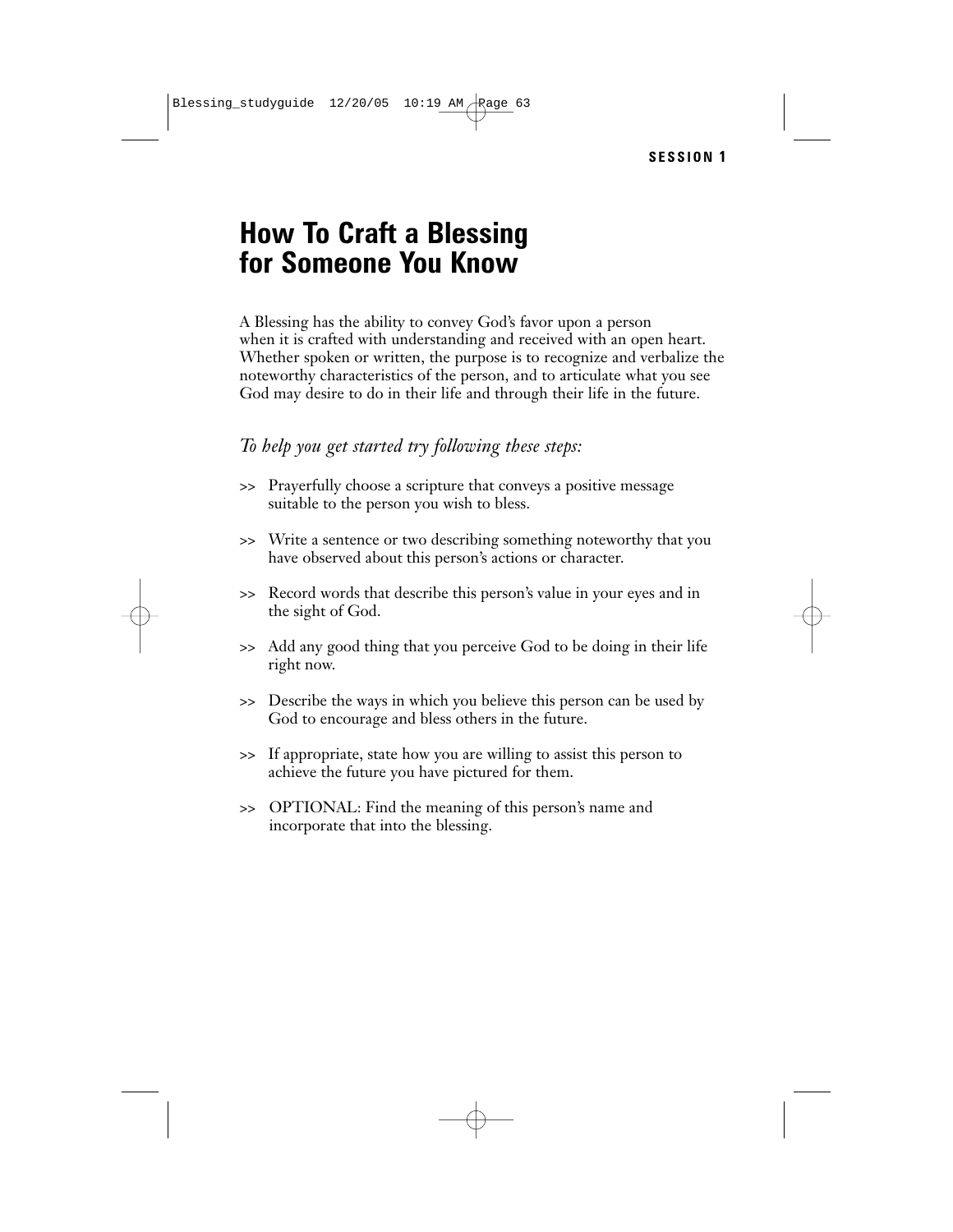# **A Blessing for**

Prayerfully choose someone whom you can bless this week:

Name

#### **Connect**

Delivering the blessing in person is ideal. However, sending a written version to the person can also provide a meaningful connection.

How and when I plan to deliver this blessing:

### **Communicate**

Record here what you intend to say - see "How to Craft a Blessing for Someone You Know"

A scripture verse:

My Blessing: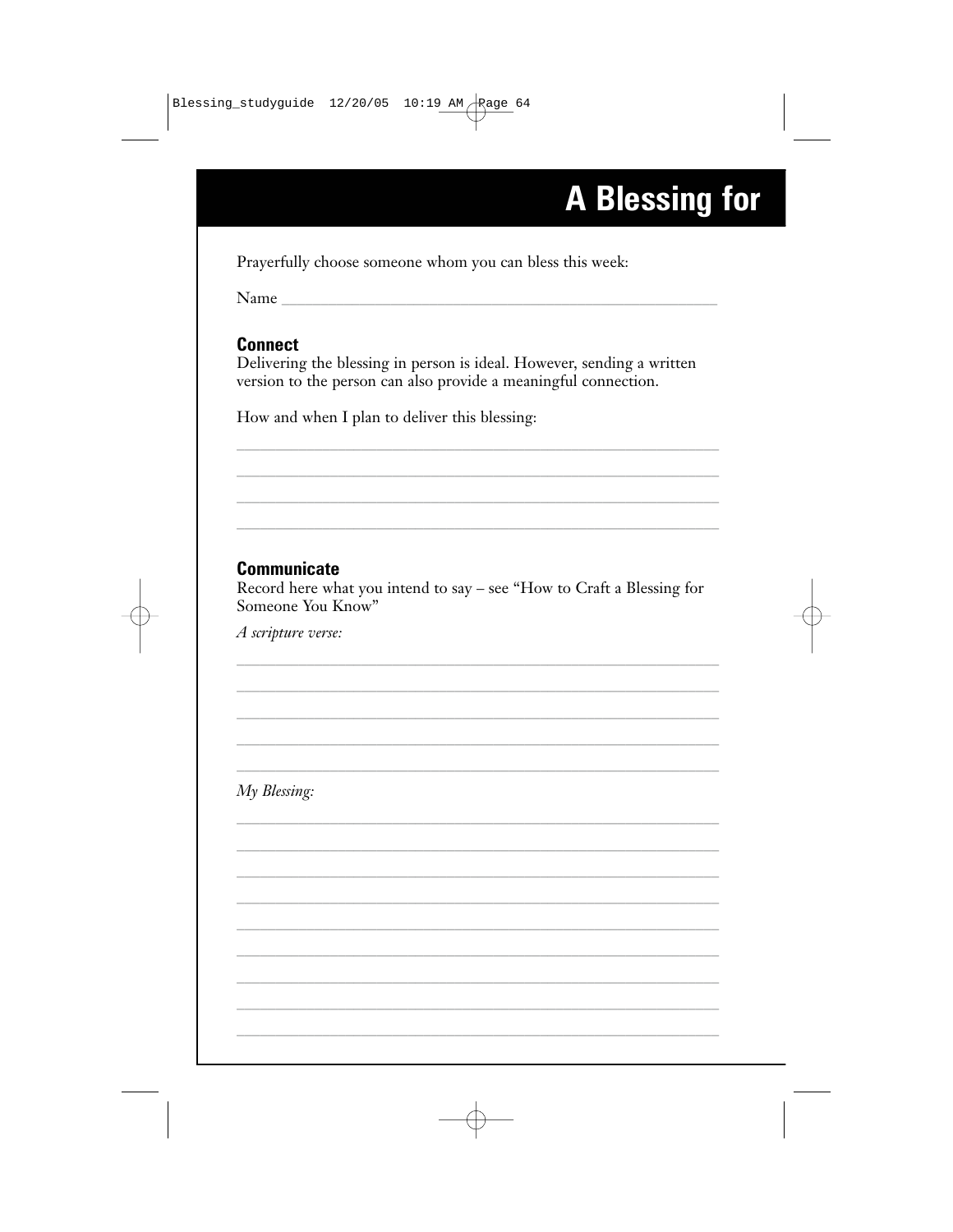# **Someone I know**

### **Communicate ...continued**

#### **Commit**

If appropriate, indicate how you intend to help this person achieve the desired future you have pictured for them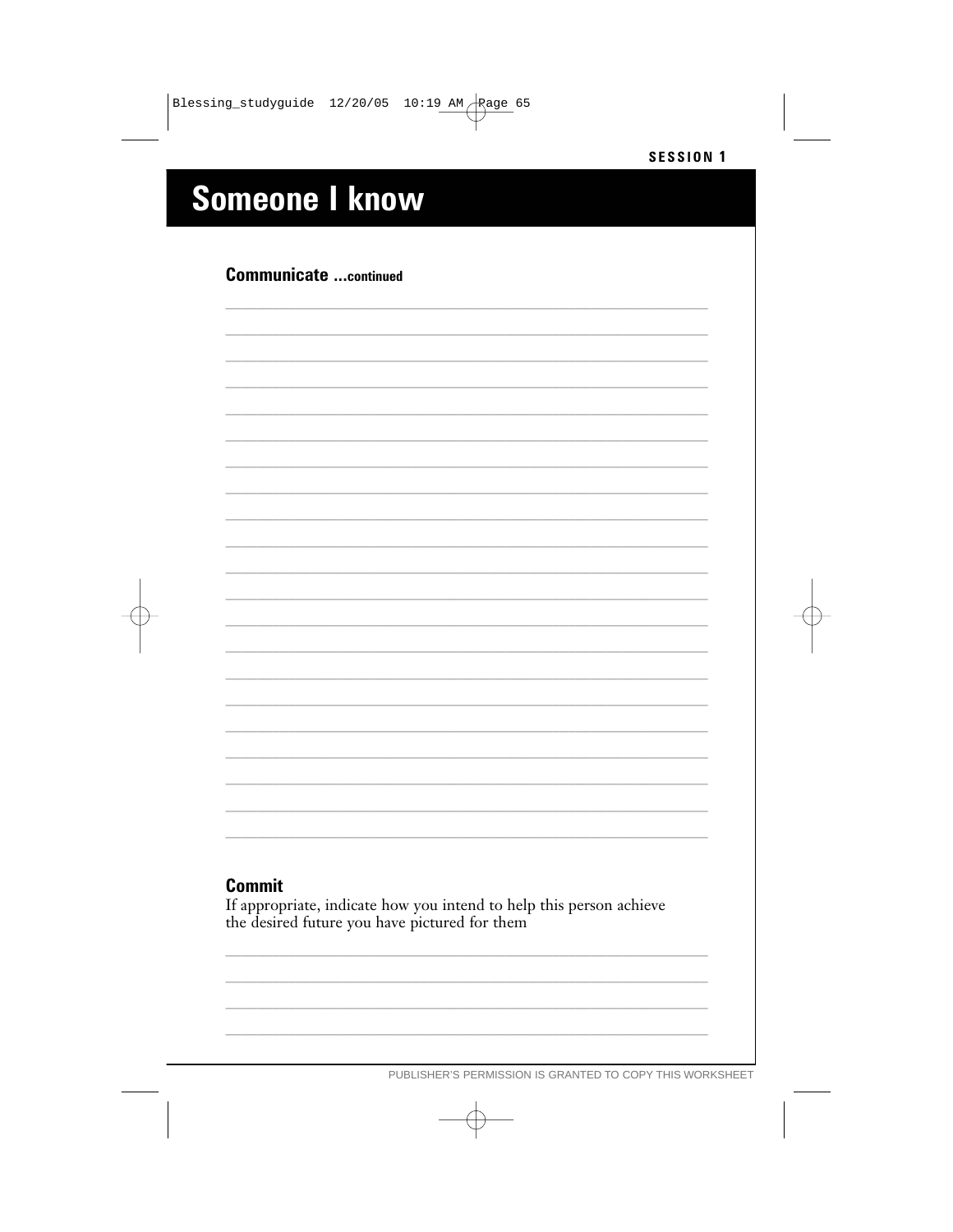# **A Blessing for**

Prayerfully choose someone whom you can bless this week:

Name

#### **Connect**

Delivering the blessing in person is ideal. However, sending a written version to the person can also provide a meaningful connection.

How and when I plan to deliver this blessing:

### **Communicate**

Record here what you intend to say - see "How to Craft a Blessing for Someone You Know"

A scripture verse:

My Blessing: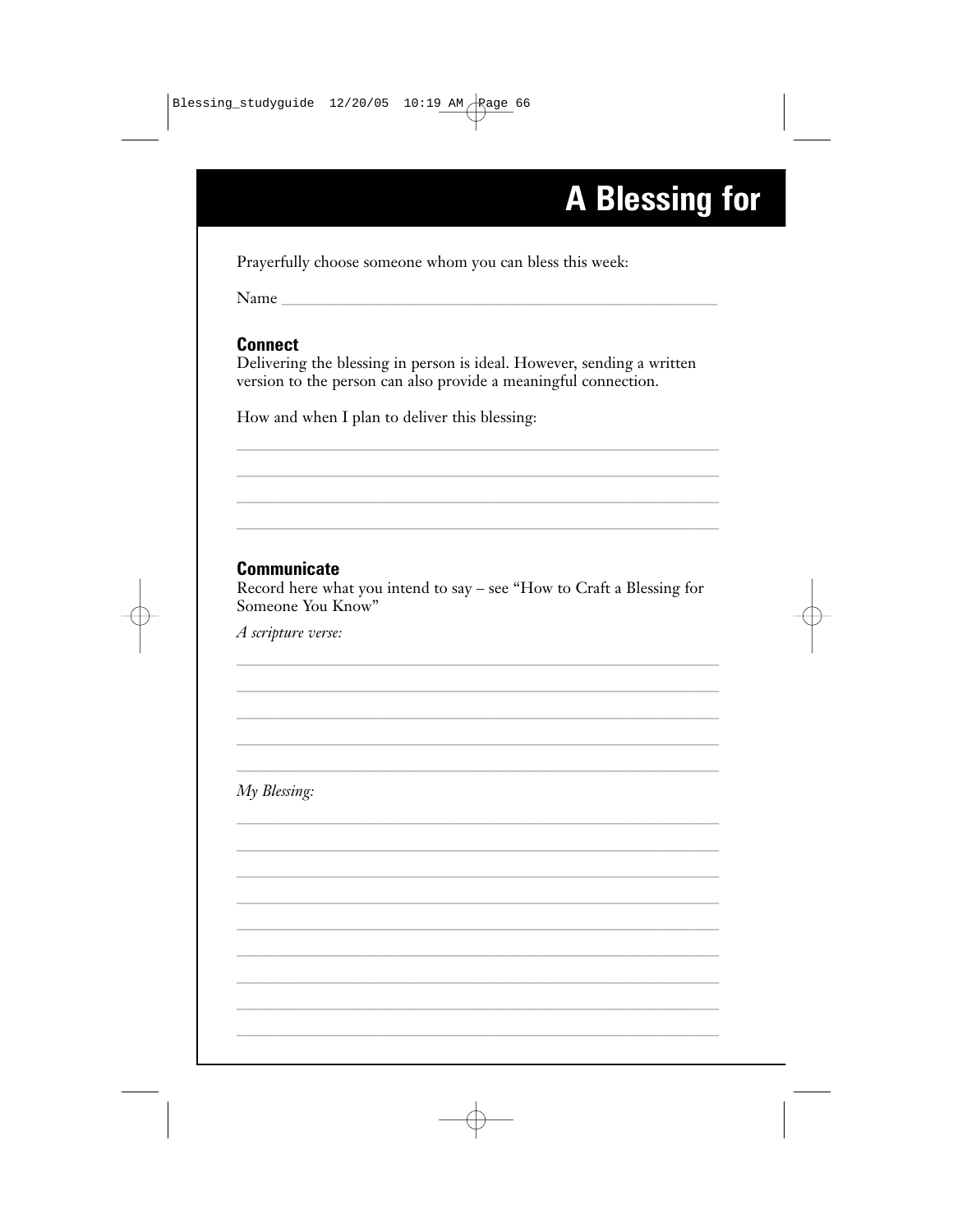# **Someone I know**

### **Communicate ...continued**

#### **Commit**

If appropriate, indicate how you intend to help this person achieve the desired future you have pictured for them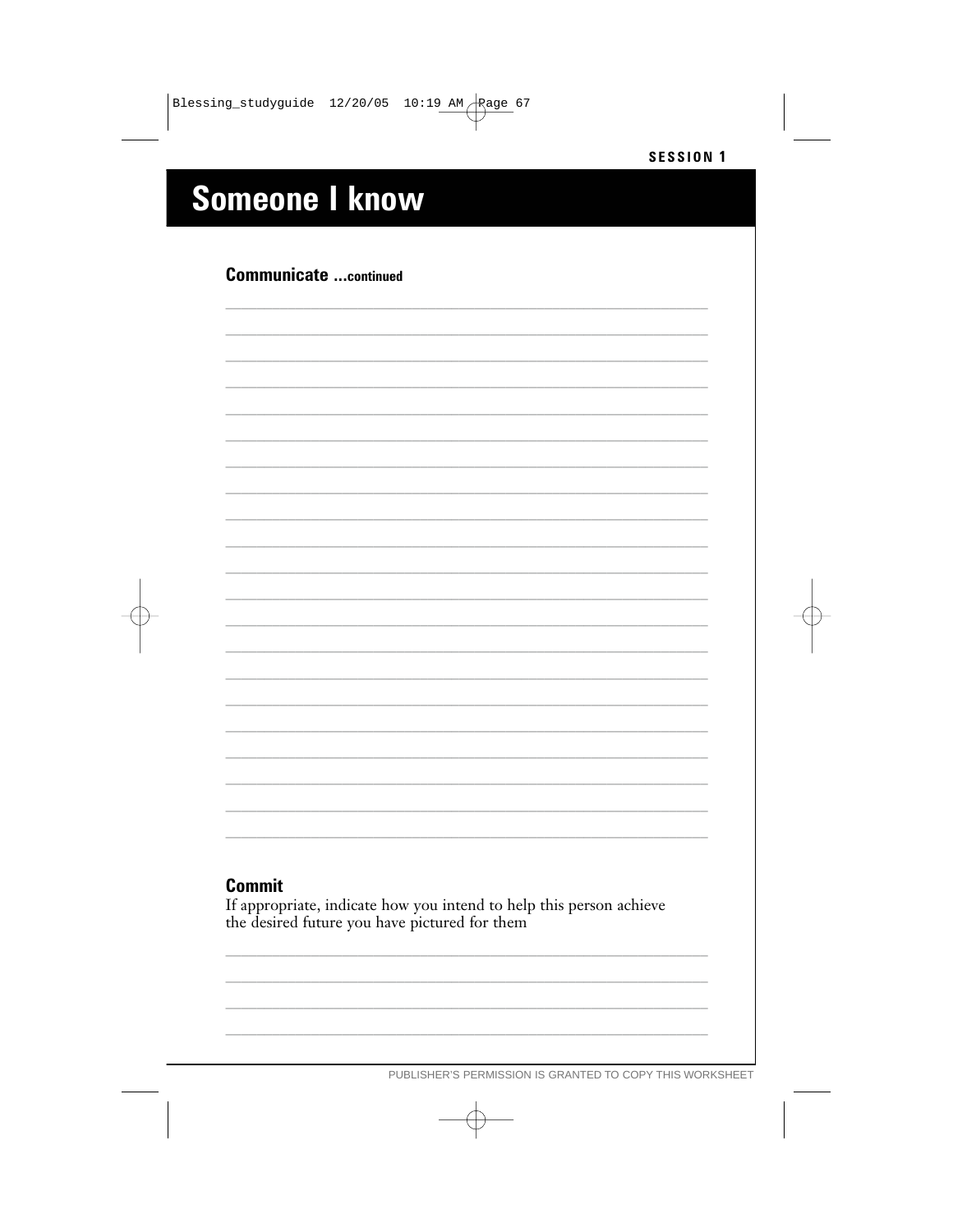

Father's side to the left *Father's side to the left*



**Family Tree/Generational Chart** enter information below each name on the chart

Family Tree/Generational Chart<br>entrinitionation below each name on the chart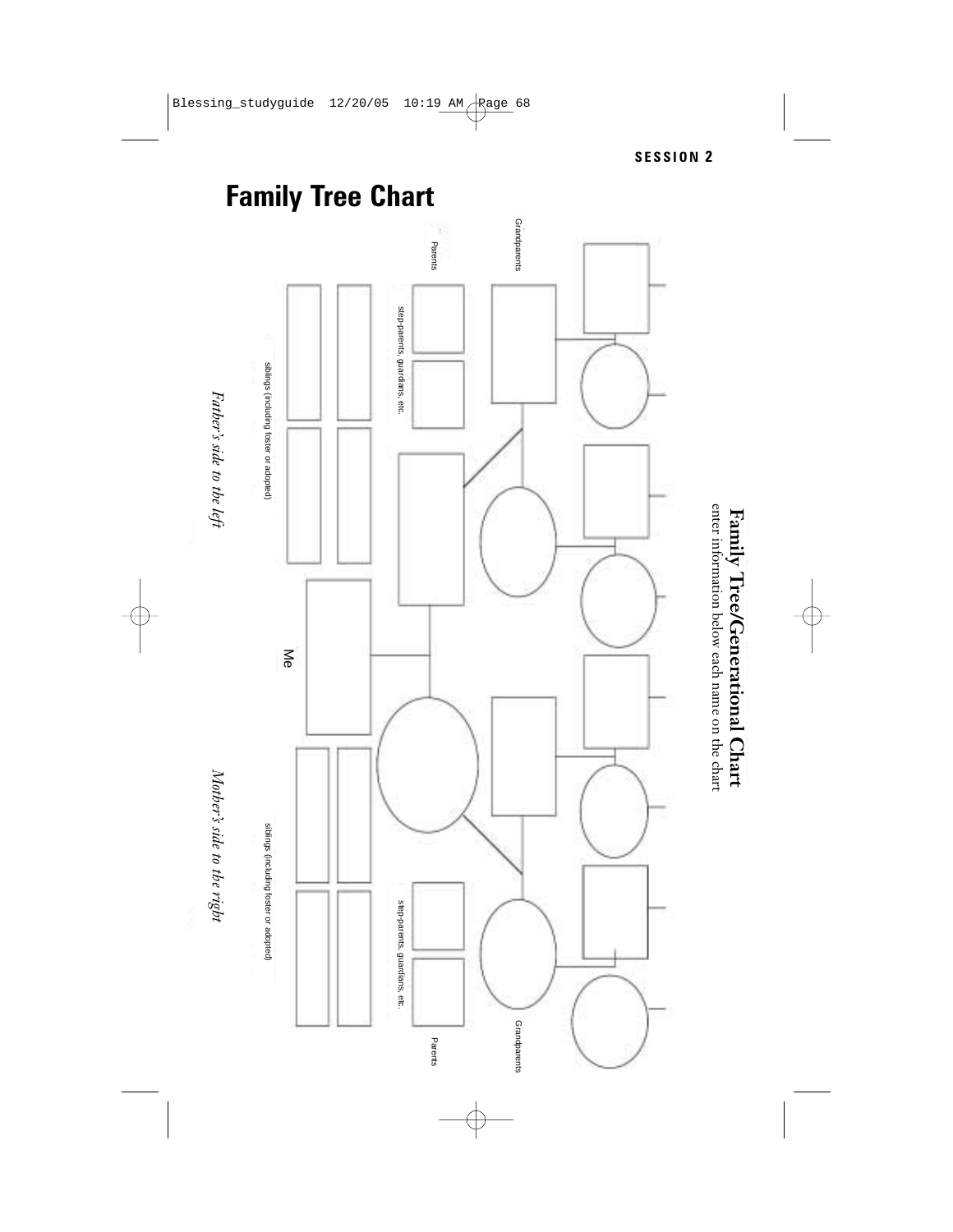# **Generational Blessings**

List anything positive you know about your family's Spiritual Heritage: \_\_\_\_\_\_\_\_\_\_\_\_\_\_\_\_\_\_\_\_\_\_\_\_\_\_\_\_\_\_\_\_\_\_\_\_\_\_\_\_\_\_\_\_\_\_\_\_\_\_\_\_\_\_\_\_\_\_\_\_\_\_

\_\_\_\_\_\_\_\_\_\_\_\_\_\_\_\_\_\_\_\_\_\_\_\_\_\_\_\_\_\_\_\_\_\_\_\_\_\_\_\_\_\_\_\_\_\_\_\_\_\_\_\_\_\_\_\_\_\_\_\_\_\_ \_\_\_\_\_\_\_\_\_\_\_\_\_\_\_\_\_\_\_\_\_\_\_\_\_\_\_\_\_\_\_\_\_\_\_\_\_\_\_\_\_\_\_\_\_\_\_\_\_\_\_\_\_\_\_\_\_\_\_\_\_\_ \_\_\_\_\_\_\_\_\_\_\_\_\_\_\_\_\_\_\_\_\_\_\_\_\_\_\_\_\_\_\_\_\_\_\_\_\_\_\_\_\_\_\_\_\_\_\_\_\_\_\_\_\_\_\_\_\_\_\_\_\_\_ \_\_\_\_\_\_\_\_\_\_\_\_\_\_\_\_\_\_\_\_\_\_\_\_\_\_\_\_\_\_\_\_\_\_\_\_\_\_\_\_\_\_\_\_\_\_\_\_\_\_\_\_\_\_\_\_\_\_\_\_\_\_ \_\_\_\_\_\_\_\_\_\_\_\_\_\_\_\_\_\_\_\_\_\_\_\_\_\_\_\_\_\_\_\_\_\_\_\_\_\_\_\_\_\_\_\_\_\_\_\_\_\_\_\_\_\_\_\_\_\_\_\_\_\_

Even if you can't trace your family line back through the generations, God knows the prayers that have been prayed and the promises that have been made to bring blessing to your family line.

## **Generational Blessings Prayer**

Read Exodus 20:6 and Psalm 105: 8.

"On the basis of the revealed Word of God which I believe, I now pray this prayer..."

"In the name of Jesus I reach back in faith and call forward my spiritual heritage in Jesus Christ purchased by His blood on the cross. I receive into my life every provision that the Father God intended for me and my family line. I receive the full measure of God's purpose for my generation and my descendants. I call for every spiritual blessing from past generations that has not yet been fully released, to be transferred into my life. I ask You Lord to reveal and release the full spiritual power that is available to me on this basis. In the Name of Jesus, Amen."